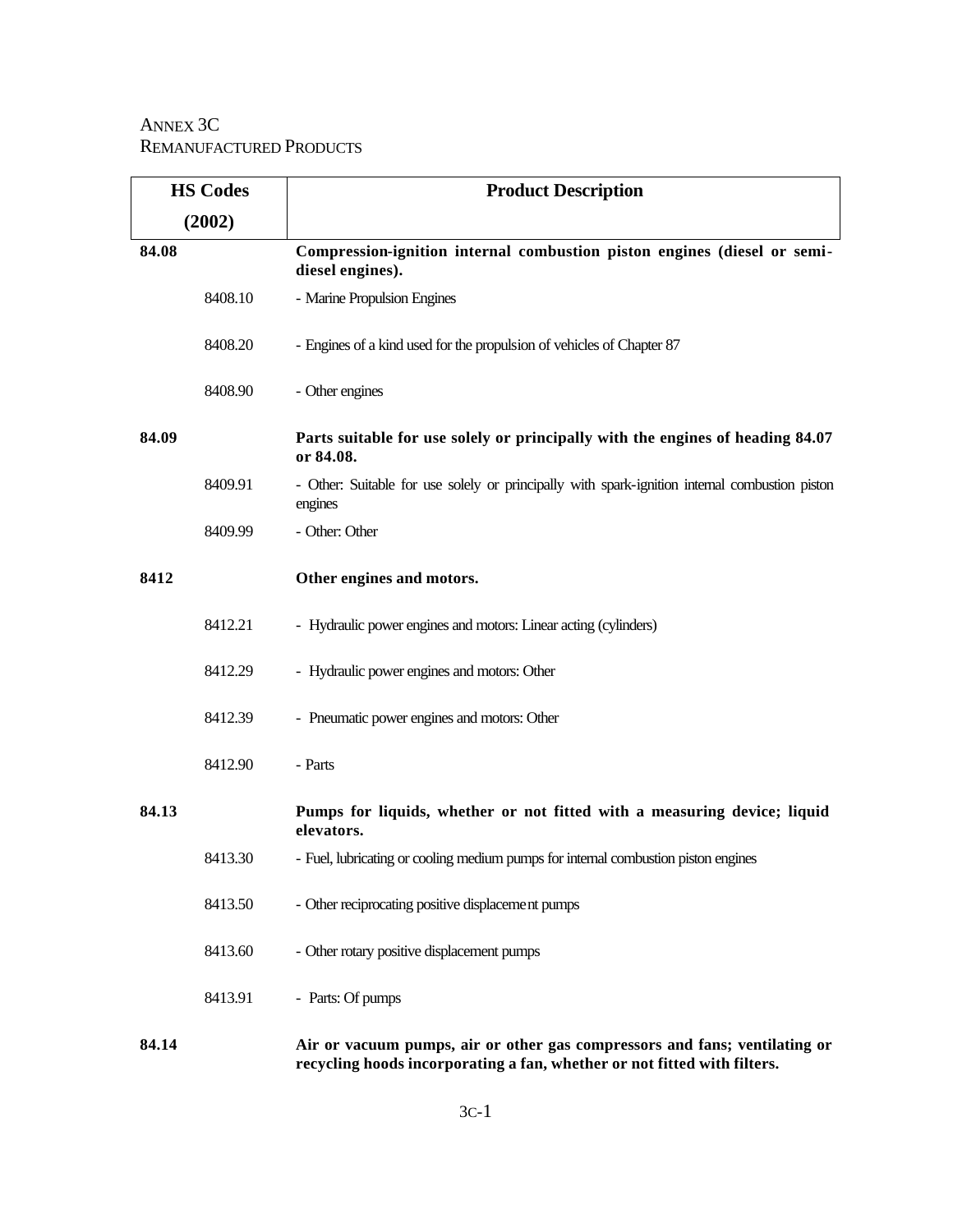| <b>HS Codes</b> |         | <b>Product Description</b>                                                                                                                                                                                                                                                                                                                                                                                                                                                                                                        |
|-----------------|---------|-----------------------------------------------------------------------------------------------------------------------------------------------------------------------------------------------------------------------------------------------------------------------------------------------------------------------------------------------------------------------------------------------------------------------------------------------------------------------------------------------------------------------------------|
| (2002)          |         |                                                                                                                                                                                                                                                                                                                                                                                                                                                                                                                                   |
|                 | 8414.30 | - Compressors of a kind used in refrigerating equipment                                                                                                                                                                                                                                                                                                                                                                                                                                                                           |
|                 | 8414.80 | - Other                                                                                                                                                                                                                                                                                                                                                                                                                                                                                                                           |
|                 | 8414.90 | - Parts                                                                                                                                                                                                                                                                                                                                                                                                                                                                                                                           |
| 84.19           |         | Machinery, plant or laboratory equipment, whether or not electrically heated<br>(excluding furnaces, ovens and other equipment of heading 85.14), for the<br>treatment of materials by a process involving a change of temperature such as<br>heating, cooking, roasting, distilling, rectifying, sterilising, pasteurising,<br>steaming, drying, evaporating, vaporising, condensing or cooling, other than<br>machinery or plant of a kind used for domestic purposes; instantaneous or<br>storage water heaters, non-electric. |
|                 | 8419.89 | - Other machinery, plant and equipment: Other                                                                                                                                                                                                                                                                                                                                                                                                                                                                                     |
| 84.31           |         | Parts suitable for use solely or principally with the machinery of headings<br>84.25 to 84.30.                                                                                                                                                                                                                                                                                                                                                                                                                                    |
|                 | 8431.20 | - Of machinery of heading 84.27                                                                                                                                                                                                                                                                                                                                                                                                                                                                                                   |
|                 | 8431.49 | - Of machinery of heading 84.26, 84.29 or 84.30: Other                                                                                                                                                                                                                                                                                                                                                                                                                                                                            |
| 84.81           |         | Taps, cocks, valves and similar appliances for pipes, boiler shells, tanks, vats<br>the like, including pressure-reducing valves and thermostatically<br>or<br>controlled valves.                                                                                                                                                                                                                                                                                                                                                 |
|                 | 8481.20 | - Valves for oleohydraulic or pneumatic transmissions                                                                                                                                                                                                                                                                                                                                                                                                                                                                             |
|                 | 8481.40 | - Safety or relief valves                                                                                                                                                                                                                                                                                                                                                                                                                                                                                                         |
|                 | 8481.80 | - Other appliances                                                                                                                                                                                                                                                                                                                                                                                                                                                                                                                |
|                 | 8481.90 | - Parts                                                                                                                                                                                                                                                                                                                                                                                                                                                                                                                           |
| 84.83           |         | Transmission shafts (including cam shafts and crank shafts) and cranks;<br>bearing housings and plain shaft bearings; gears and gearing; ball or roller<br>screws; gear boxes and other speed changers, including torque converters;<br>flywheels and pulleys, including pulley blocks; clutches and shaft couplings<br>(including universal joints).                                                                                                                                                                             |
|                 | 8483.10 | - Transmission shafts (including cam shafts and crank shafts) and cranks                                                                                                                                                                                                                                                                                                                                                                                                                                                          |
|                 | 8483.30 | - Bearing housings, not incorporating ball or roller bearings; plain shaft bearings                                                                                                                                                                                                                                                                                                                                                                                                                                               |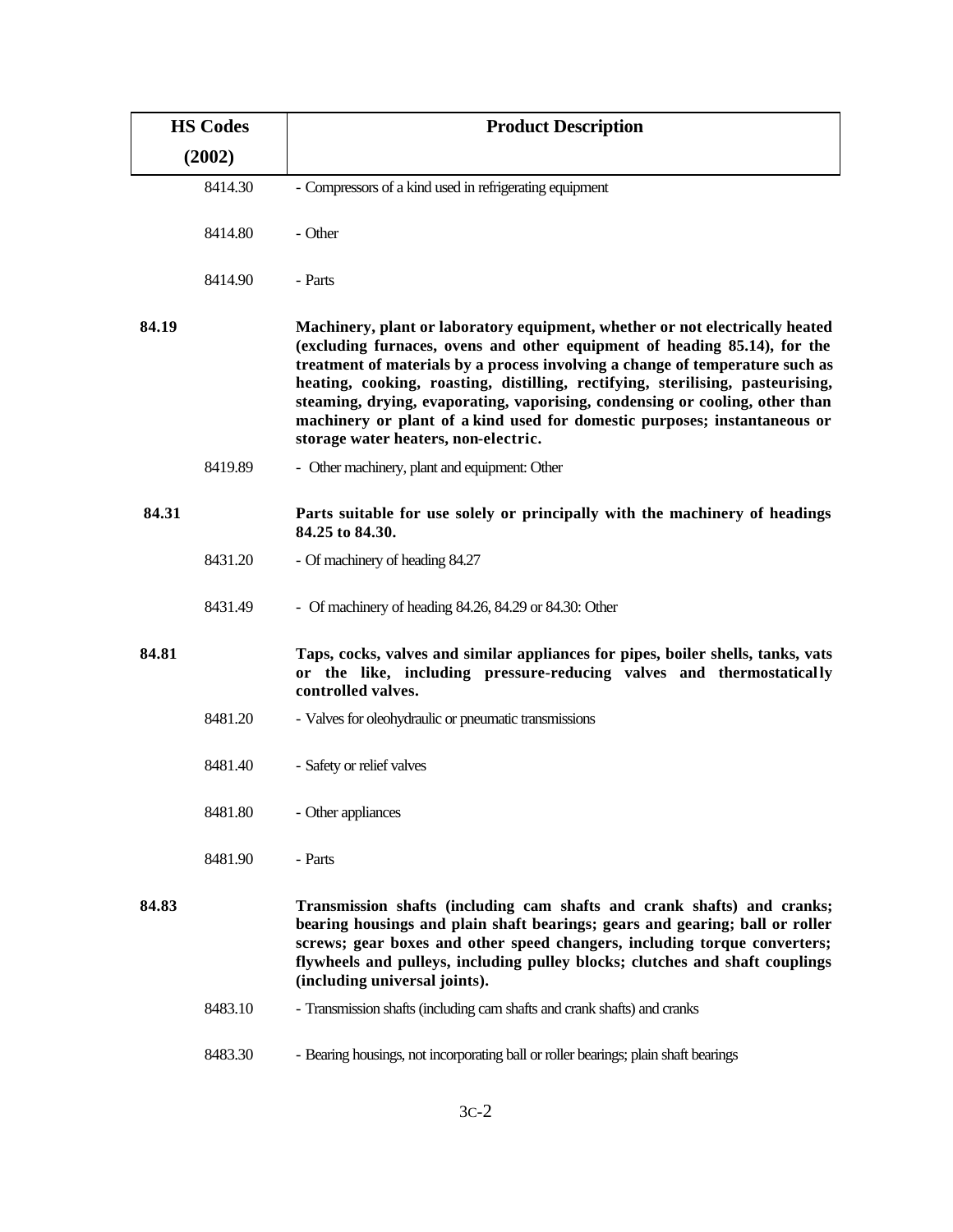| <b>HS Codes</b> | <b>Product Description</b>                                                                                                                                                                                                                                                                                                                                                 |
|-----------------|----------------------------------------------------------------------------------------------------------------------------------------------------------------------------------------------------------------------------------------------------------------------------------------------------------------------------------------------------------------------------|
| (2002)          |                                                                                                                                                                                                                                                                                                                                                                            |
| 8483.40         | - Gears and gearing, other than toothed wheels, chain sprockets and other transmission<br>elements presented separately; ball or roller screws; gear boxes and other speed changers,                                                                                                                                                                                       |
| 8483.50         | including torque converters<br>- Flywheels and pulleys, including pulley blocks                                                                                                                                                                                                                                                                                            |
| 8483.60         | - Clutches and shaft couplings (including universal joints)                                                                                                                                                                                                                                                                                                                |
| 8483.90         | - Toothed wheels, chain sprockets and other transmission elements presented separately; parts.                                                                                                                                                                                                                                                                             |
| 85.03           | Parts suitable for use solely or principally with the machines of heading 85.01<br>or 85.02.                                                                                                                                                                                                                                                                               |
| 85.11           | Electrical ignition or starting equipment of a kind used for spark-ignition or<br>compression-ignition internal combustion engines (for example, ignition<br>magnetos, magneto-dynamos, ignition coils, sparking plugs and glow plugs,<br>starter motors); generators (for example, dynamos, alternators) and cut-outs<br>of a kind used in conjunction with such engines. |
| 8511.40         | - Starter motors and dual purpose starter-generators                                                                                                                                                                                                                                                                                                                       |
| 8511.50         | - Other generators                                                                                                                                                                                                                                                                                                                                                         |
| 85.26           | Radar apparatus, radio navigational aid apparatus and radio remote control<br>apparatus.                                                                                                                                                                                                                                                                                   |
| 8526.10         | - Radar apparatus                                                                                                                                                                                                                                                                                                                                                          |
| 85.37           | Boards, panels, consoles, desks, cabinets and other bases, equipped with two<br>or more apparatus of heading 85.35 or 85.36, for electric control or the<br>distribution of electricity, including those incorporating instruments or<br>apparatus of Chapter 90, and numerical control apparatus, other than<br>switching apparatus of heading 85.17.                     |
| 8537.10         | - For a voltage not exceeding 1,000 V                                                                                                                                                                                                                                                                                                                                      |
| 85.42           | Electronic integrated circuits and microassemblies.                                                                                                                                                                                                                                                                                                                        |
| 8542.21         | - Monolithic integrated circuits: Digital                                                                                                                                                                                                                                                                                                                                  |
| 87.08           | Parts and accessories of the motor vehicles of headings 87.01 to 87.05.                                                                                                                                                                                                                                                                                                    |